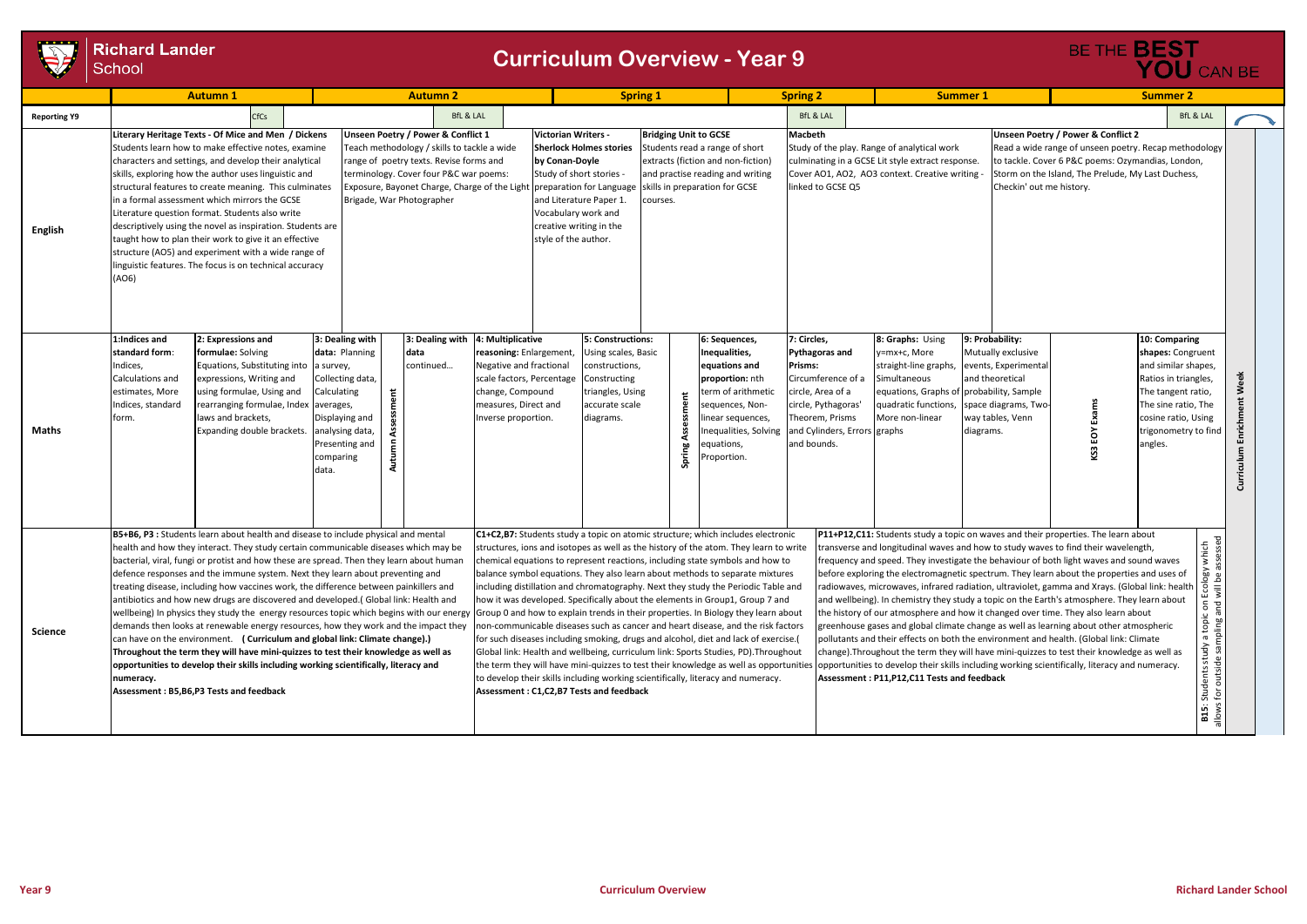| <b>Computing</b> | Digital citizenship - focus on more mature<br>sessment<br>content as well as cover the laws<br>governing online use - Computer Misuse<br>Act, GDPR, Copyright and Patents Act<br>Citizenship<br>Digital                                                                                                                                               | Data representation: review of hexadecimal<br>and binary; use of compression - lossy and<br>lossless; use of encryption in computing and<br>he role of hexadecimal and binary in this<br>Rep<br>Bata                                                                                                                                                                                                                                               | Programming: Algorithms:<br>and DIT in<br>Debugging both flowchart<br>eparation for programming<br>and pseudocode to identify<br>and correct problems.<br>essment<br>dentifying tasks based on<br>pseudocode - reconstruct<br>cenarios based on<br>Ass<br>flowcharts with sub-<br>Algorithm<br>routines.                                                                                                                                                                                                                          | Programming: using<br>decomposition, algorithms<br>and programming<br>techniques to analyse,<br>design, code, test and<br>evaluate a program to meet<br>the requirements of a given<br>cenario<br>Program                                                                                                                                                | <b>Computer systems: identify</b><br>different forms of hardware and<br>categories and input, output,<br>storage and process.<br>Programming                                                                                                                                                                                                                                                                                                                                                                                       | <b>End of year project:</b> Business with project<br>with strong emphasis on IT skills<br>(presentation, spreadsheet, data collection<br>and analysis)                                                                                                                                                                                                                           |  |  |
|------------------|-------------------------------------------------------------------------------------------------------------------------------------------------------------------------------------------------------------------------------------------------------------------------------------------------------------------------------------------------------|----------------------------------------------------------------------------------------------------------------------------------------------------------------------------------------------------------------------------------------------------------------------------------------------------------------------------------------------------------------------------------------------------------------------------------------------------|-----------------------------------------------------------------------------------------------------------------------------------------------------------------------------------------------------------------------------------------------------------------------------------------------------------------------------------------------------------------------------------------------------------------------------------------------------------------------------------------------------------------------------------|----------------------------------------------------------------------------------------------------------------------------------------------------------------------------------------------------------------------------------------------------------------------------------------------------------------------------------------------------------|------------------------------------------------------------------------------------------------------------------------------------------------------------------------------------------------------------------------------------------------------------------------------------------------------------------------------------------------------------------------------------------------------------------------------------------------------------------------------------------------------------------------------------|----------------------------------------------------------------------------------------------------------------------------------------------------------------------------------------------------------------------------------------------------------------------------------------------------------------------------------------------------------------------------------|--|--|
| Geography        | Migration route. Assessment: What is the biggest problem with rapid populating growth?                                                                                                                                                                                                                                                                | Population Pressures: Students study issues associated with population from global population distribution<br>and the reasons for this, to numerical skills for population growth. Students learn about polluting policies<br>that have been used e.g. China to transmigration in Indonesia. Migration is also studied with a focus on<br>causes and responses to migration for different localities e.g. European Migrant Crisis to Mexico to USA | Physical Landscapes: Rivers Students study UK Physical Landscapes using relief<br>maps to identify the link between location of rivers and relief. River processes<br>are investigated as well as changes down stream in features from the drainage<br>basin. Examples of river use with a DME based locally with the River Fal -<br>Assessment. Flooding case study with Boscastle students evaluate the causes<br>of the event DME.                                                                                             |                                                                                                                                                                                                                                                                                                                                                          | Coastal Landscapes : Students continue<br>their UK landscapes study with a focus on<br>coastal landscapes. Weathering and<br>erosional processes are revisited in this<br>environment which then supports<br>erosional features and their formation.<br>Transportation processes then are<br>investigated with features of deposition i<br>the coastal environment identified.<br>Coastal Management techniques are<br>researched and an assessment DME on<br>which techniques are used appropriately<br>on location is evaluated. | Ocean Environments: Students investigate<br>a specific ecosystem that is under crisis.<br>The Ocean - with focus on environmental<br>impacts. Coral reefs and the dangers that<br>face them are taught, as well as the<br>problems with plastic including the Pacific<br>Garbage Patch. Examples of solutions to<br>these issues are identified to reduce this<br>crisis.<br>Wee |  |  |
| <b>History</b>   | is followed by our unit on the rise of Hitler in Germany and life in Germany 1933-45.<br><b>Assessment: Changes in British society</b>                                                                                                                                                                                                                | The start of the year will focus on some major changes to Britain through a series of enquiries: How and why<br>did Britain become multi-cultural by the C20th? Why was abortion legalised? Why was homosexuality<br>decriminalised? Why have drugs been made illegal? Why was the domestic vilence act passed in 1976? This                                                                                                                       | The key events of WW2: Students will compare Dunkirk, The Battle of Britain,<br>Stalingrad, D-Day, Pearl Harbor and the bombing of Hiroshima to develop the<br>skill of analysing significance.<br>Assessment: Which was the most significant event in WW2?                                                                                                                                                                                                                                                                       |                                                                                                                                                                                                                                                                                                                                                          | This unit analyses the Cold War and the key events within this. Students will case study<br>Enrichment<br>the Vietnam War.<br>What were the consequences of WW2 in the wider world?                                                                                                                                                                                                                                                                                                                                                |                                                                                                                                                                                                                                                                                                                                                                                  |  |  |
| French           | <b>Identity &amp; Culture</b><br>Qui suis-je?<br>• Revising family and describing people<br>• Revising places in town<br>• Talking about friends and family friendships<br>Assessment & DIT: GCSE style Presentation<br>created on family                                                                                                             | <b>Identity &amp; Culture</b><br>On va voir un spectacle<br>• Making arrangements to go out<br>• Describing a day out<br>Discussing role model<br>Assessment & DIT: GCSE style Presentation created on role • Talking about technology<br>model + picture card                                                                                                                                                                                     | <b>Identity &amp; Culture</b><br><b>Identity &amp; Culture</b><br>Une soirée entre amis<br>Le temps des loisirs<br>• Discussing reading habits and<br>• Revising leisure activities<br>. Revising films and going to the cinema<br>music<br>• Talking about TV programmes<br>• Talking about sport<br>• Talking about a night out with<br>Assessment & DIT: GCSE style presentation friends<br>created on leisure activities + picture card   Assessment & DIT: GCSE style<br>presentation created on night out +<br>picture card |                                                                                                                                                                                                                                                                                                                                                          | <b>Identity &amp; Culture</b><br><b>Jours ordinaires</b><br>• Talking about food and meals<br>· Discussing clothes and what to wear<br>· Describing your daily routine<br>• Shopping for clothes<br>Assessment & DIT: Role Plays & picture<br>task on shopping & buying clothes                                                                                                                                                                                                                                                    | <b>International &amp; Global dimension</b><br>C'est la fête!<br>• Describing festivals and traditions<br>• Talking about shopping for a special<br>meal<br>• Describing family celebrations<br>Assessment & DIT: Role Plays & pictures<br>task on shopping for food                                                                                                             |  |  |
| Spanish          | ¡Desconéctate!<br>Discussing holiday activities and the weather<br>using the present tense of regular verbs. Talking<br>about holiday preferences using the present<br>tense of irregular verbs. Using verbs of opinion to<br>refer to different people. Talking about a past<br>holiday using the preterite tense.<br>Module assessments in L and S. | Mis vacaciones<br>Describing a trip to Barcelona using 2 past tenses, giving<br>opinions in the past. Booking accommodation and dealing day using a range of adjectives. Talking<br>with problems, using verbs with usted and understanding<br>higher numbers. Giving an account of a past holiday using<br>3 tenses together, identifying positive and negative<br>opinions.<br>Module assessments in R and W.                                    | Mi vida en el insti<br>Describing school uniform and the school<br>about subjects and teachers using the<br>comparative and the superlative.<br>Describing school and school facilities<br>using negatives and comparing then and<br>now.<br>Module assessments in L and S.                                                                                                                                                                                                                                                       | Está prohibido<br>Talking about school rules and<br>problems, using phrases followed<br>by the infinitive. Talking about<br>plans for a school exchange using<br>the near future tense. Talking<br>about activities and achievements<br>using object pronouns and saying<br>how long you have been doing<br>something.<br>Module assessments in R and W. | Mi gente<br>Talking about socialising and family using<br>verbs in the present tense. Describing<br>people using adjectival agreement.<br>Describing people using ser and estar.<br>Talking about friends and family using a<br>range of relationship verbs.<br>Module assessments in L and S.                                                                                                                                                                                                                                     | ¿Qué estás haciendo?<br>Talking about social networks using para<br>with infinitives. Making arrangements<br>using the present continuous tense.<br>Talking about reading preferences and<br>using a range of connectives.<br>Module assessments in R and W.                                                                                                                     |  |  |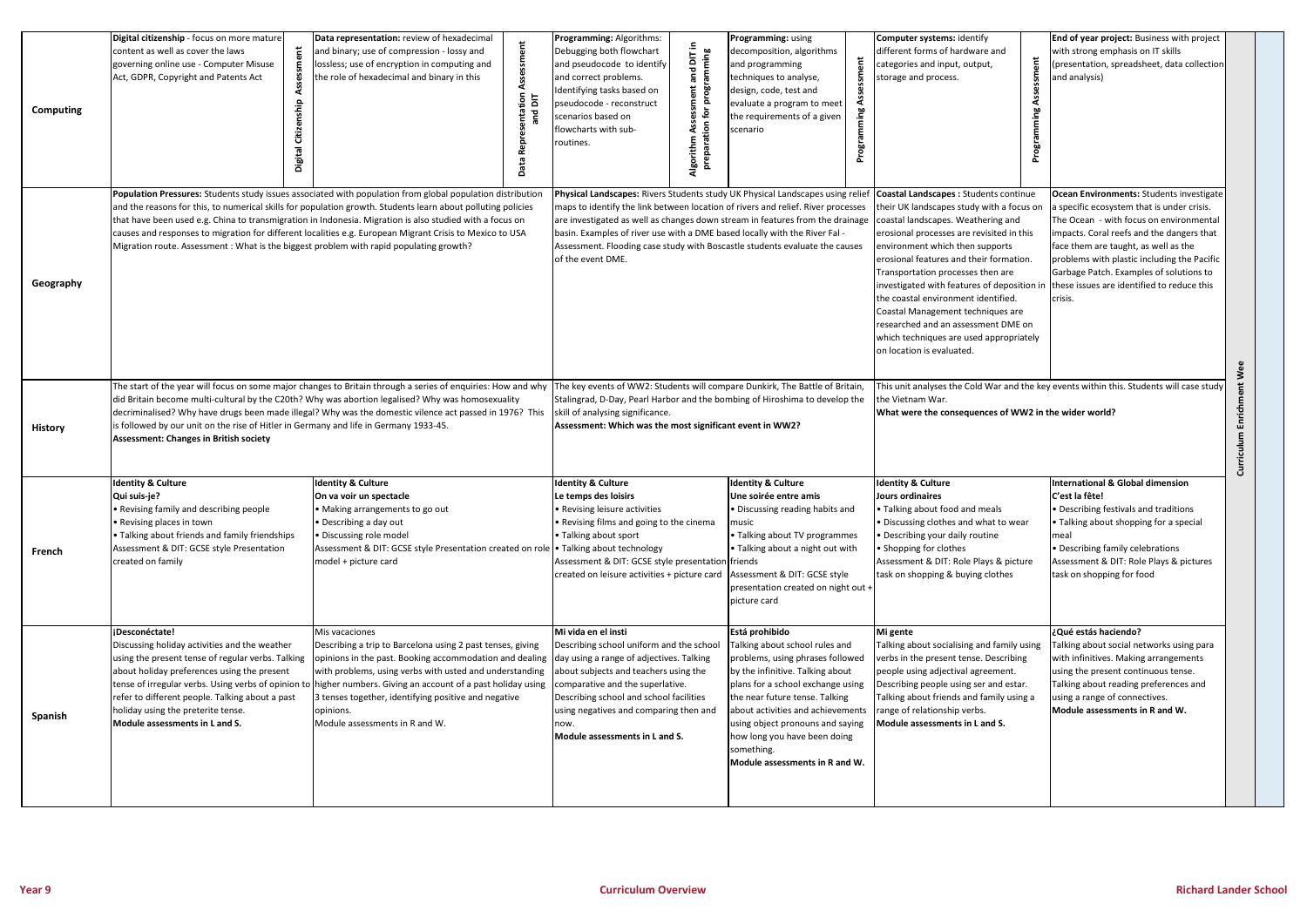| Art                            | Me, Myself and I Project<br>AO1 - Contextual links - Graffiti then a choice of Jean-Michel Basquiat, Teesha Moore, Aaron<br>Kraten, Deb Meirs, Julia Trembicki.<br>AO2 - Media/Techniques - Drawing, illustration skills, mixed media skills, painting, collage, design<br>skills.<br>AO3 - Recording - Observational drawings<br>AO4 - Outcome - 2D painting, 3D mini sculpture                                                                                                                                                                                                                                                                                                                                                                                                                                                                                                                                                                                                                                                                                                                                                                                                                                                                                                                                                                                                                                                                                                                                                                                                                                                                                                                                                                                                                                                                                                                                                                                                                                      | Shanty town project<br>AO1 - Contextual links - Martin Demmink, Charlie Baird.<br>AO2 - Media/Techniques - Drawing techniques using a range of media, mixed media,<br>painting, 3D skills.<br>AO3 - Drawing and recording using a range of media.<br>AO4 - Outcome - 3D shanty house or house front<br>Timbers: Students learn about timber production and their impact on                                                                                                                                                                                                                                                                                                                                                                                                                                                                                                                                                                                                                                                                                                                                                                                                                                                                                                                                       |                                                                                                                                                                                                                                                                                                           | Indian Art project<br>AO - Contextual links - Indian Art<br>AO2 - Media, techniques - Drawing techniques, collage, painting skills, pressprinting,<br>textile and surface decoration techniques.<br>AO3 - Recording - Observational studies of shells using a range of media.<br>AO4 - Printed and painted Indian inspired outcome                                                                                                                                                                                                                                                                                                                                                                                                                                                                                 |  |  |  |  |
|--------------------------------|-----------------------------------------------------------------------------------------------------------------------------------------------------------------------------------------------------------------------------------------------------------------------------------------------------------------------------------------------------------------------------------------------------------------------------------------------------------------------------------------------------------------------------------------------------------------------------------------------------------------------------------------------------------------------------------------------------------------------------------------------------------------------------------------------------------------------------------------------------------------------------------------------------------------------------------------------------------------------------------------------------------------------------------------------------------------------------------------------------------------------------------------------------------------------------------------------------------------------------------------------------------------------------------------------------------------------------------------------------------------------------------------------------------------------------------------------------------------------------------------------------------------------------------------------------------------------------------------------------------------------------------------------------------------------------------------------------------------------------------------------------------------------------------------------------------------------------------------------------------------------------------------------------------------------------------------------------------------------------------------------------------------------|------------------------------------------------------------------------------------------------------------------------------------------------------------------------------------------------------------------------------------------------------------------------------------------------------------------------------------------------------------------------------------------------------------------------------------------------------------------------------------------------------------------------------------------------------------------------------------------------------------------------------------------------------------------------------------------------------------------------------------------------------------------------------------------------------------------------------------------------------------------------------------------------------------------------------------------------------------------------------------------------------------------------------------------------------------------------------------------------------------------------------------------------------------------------------------------------------------------------------------------------------------------------------------------------------------------|-----------------------------------------------------------------------------------------------------------------------------------------------------------------------------------------------------------------------------------------------------------------------------------------------------------|--------------------------------------------------------------------------------------------------------------------------------------------------------------------------------------------------------------------------------------------------------------------------------------------------------------------------------------------------------------------------------------------------------------------------------------------------------------------------------------------------------------------------------------------------------------------------------------------------------------------------------------------------------------------------------------------------------------------------------------------------------------------------------------------------------------------|--|--|--|--|
| <b>Design Technology</b>       | Polymers: Students learn about Polymer production and their impact<br>on the environment, link to ecological concerns, introduction to<br>the environment, link to ecological concerns, introduction to more<br>iterative design (phone holder), commercial production, classifications<br>complex construction joints (halving and tenon joints), how<br><b>5</b> of two types of polymer.<br>manufactured boards are made.<br>Materials: Acrylic. Processes: Strip heater, injection moulding.<br>Materials: Pine, plywood, 9mm MDF. Processes: construction<br>CAD/CAM: Laser cut models. Focus of folderwork: creative design and<br>techniques, laminating, natural timber finishes.<br>presentation.                                                                                                                                                                                                                                                                                                                                                                                                                                                                                                                                                                                                                                                                                                                                                                                                                                                                                                                                                                                                                                                                                                                                                                                                                                                                                                            | Systems and Control: Students solder a nightlight<br>circuit, learning about; PCB production, input -<br>process - output, component symbols and values<br>(links to science but not sure where/how)<br>Maths link: Resistor colour codes, tolerances,<br>nets. Processes: Soldering, manufacture of net for<br>packaging.                                                                                                                                                                                                                                                                                                                                                                                                                                                                                                                                                                                                                                                                                                                                                                                                                                                                                                                                                                                       | Sustainable design project: Final design and make project giving<br>students opportunities to use materials and processes of their choosing.<br>Developing competence and confidence on machines.<br>Pen Pot project: Focused team working project where students have to<br>produce a batch of pen pots. |                                                                                                                                                                                                                                                                                                                                                                                                                                                                                                                                                                                                                                                                                                                                                                                                                    |  |  |  |  |
| DT Food and<br><b>Textiles</b> | DT FOOD:<br>Students will cover over two thirds of the year.<br>Identify the sections of the Eatwell guide and the nutrients they provide, identify the main nutritional points of the 8 tips on healthy eating, using the information to analyse the nutritional<br>success of a given dish. Understand the chemical structure of carbohydrates and relate this to their function in the body including the importance of dietary fibre in the diet. Identify the<br>benefits of fruit and vegetables in the diet and how vitamin C can be maintained during the cooking process. Understand the term energy dense and use this to demonstrate how the diet<br>can be adapted to be more healthy. Understand the term target market and design a pizza to meet their nutritional needs. Understand the structure of proteins and relate this to HBV and<br>LBV and the use of complementary proteins in the diet. understand the role of fat in the diet and the main food intolerances and food allergies. Understand the term energy balance and<br>the factors affecting obesity and its detrimental effects. Identify high and low risk foods and food safety. Identify the main points and demonstrate the four cake making methods. Explain<br>the use of standard components.<br>ASSESSMENT 1:  EVALUATE THE NUTRITIONAL VALUE OF A GIVEN DISH AGAINST THE GOVERNMENT ADVICE ON HEALTHY EATING.<br>ASSESSMENT 2: EXPLAIN HOW THE DESIGN OF A FOOD PRODUCT MEETS THE NEED OF A TARGET MARKET.<br>ASSESSMENT 3: DESCRIBE THE TERM ENERGY BALANCE AND ITS EFFECT ON OBESITY AND RESULTING DIETARY PROBLEMS.<br>PRACTICAL ASSESSMENTS: STIR FRY, PIZZA, VICTORIA SPONGE.<br>Practical skills: Higher level skills of vegetable cuts, frying, simmering, draining, roasting, cooking couscous, use of a kettle, stir frying, blended sauce, forming meat, portioning, kneading,<br>rolling out, grating, baking, whisking, creaming, melting and rubbing in cake methods, use of standard component - puff pastry. | <b>DT TEXTILES:</b><br>Students will cover this content over one third of the year.<br>Initially<br>focusing on mass production & manufacturing processes related to the fashion<br>industry-concentrating mostly on the sustainable impacts and positive alternatives.<br>Test: Students are set a GCSE D&T exam style question-giving them the opportunity to<br>gain experience when answering an extended written task.<br>Wee<br>Culture: Students study various patterns from around the world and consideration is<br>made to the 20th century designer and movement: Arts & Crafts, iconic designer<br>Enrichment<br>'William Morris'-good subject knowledge for students wanting to study GCSE D&T or<br>Art & Design Textiles.<br>Practical: Surface decoration techniques- Suitable knowledge and experience for<br>Curriculum<br>students wanting to study GCSE D&T or Art & Design Textiles.<br>• Image transfer<br>• Embellishment<br>• Mark making<br>• Screen printing<br>• Block printing<br>Designing for a specific target market: Students design a product to be upcycled from<br>denim to limit landfill waste and the use of new resources. CAD for student knowledge<br>of CAM for global design. Planning for making and practical.<br>Evaluation: Self assessment and peer assessment. |                                                                                                                                                                                                                                                                                                           |                                                                                                                                                                                                                                                                                                                                                                                                                                                                                                                                                                                                                                                                                                                                                                                                                    |  |  |  |  |
| Drama                          | Script lines - using random choice of script lines to create improvised group performances.<br>Learning aims: to use thinking skills and creativity to improvise.<br>Focus on emphasis, tone of voice and pitch, pace pause.<br>Small group plays about school events<br><b>School Snippets</b><br>Include mime and movement and moments of silence.<br>Links to Literacy whole school poicy.<br>Teacher led assessment and grade collection.<br>Lunch time rehearsals of work created by students for tour of primary schools with E-Safety plays                                                                                                                                                                                                                                                                                                                                                                                                                                                                                                                                                                                                                                                                                                                                                                                                                                                                                                                                                                                                                                                                                                                                                                                                                                                                                                                                                                                                                                                                    | <b>Introduction to GCSE Drama</b><br>Tell me Why? - Exploring the issue of Disaffection in school and the<br>consequences<br>Still image, Role on the wall, Soundscape, Narration, Diary entry, Stanislavsky<br>and shadowing techniques, Brecht and thought tracking techniques, cross<br>cutting, whole class improvisation,<br>Learning Aims - to reflect and understand why some young people become<br>"disaffected".<br>Monologue - based on work on Disaffection create a monologue to be<br>performed in class. Wider thinking - links with disaffection in school and youn<br>offenders/prison.<br>Roles and responsibilities in the theatre - a world of work - who does<br>what?Stage positioning and theatre configurations<br>Formal assessment and grade collection.<br><b>GCSE</b> choices                                                                                                                                                                                                                                                                                                                                                                                                                                                                                                        |                                                                                                                                                                                                                                                                                                           | Shakespeare project - whole class performance.<br>Key text - Romeo and Juliet<br>Learning aims - to study a classical text and gain new understanding of a difficult<br>language.<br>Links to GCSE ENGLISH. Early preparation for a set text in year 10.<br>Read play together - watch film version<br>Students to decide their role - Design select - costume design, set design, sound or<br>lighting design.<br>Learning aims - To pursue design ideas.<br>Research classical Shakespearean theatre or set with a modern twist.<br>Explore Shakespeare's language and themes of love, family feuds, fate and free<br>will, Performer - main role or chorus?<br>30-minute edited version of Romeo and Juliet Work towards a class performance.<br>Video work for class to watch back and evaluate at end of term |  |  |  |  |